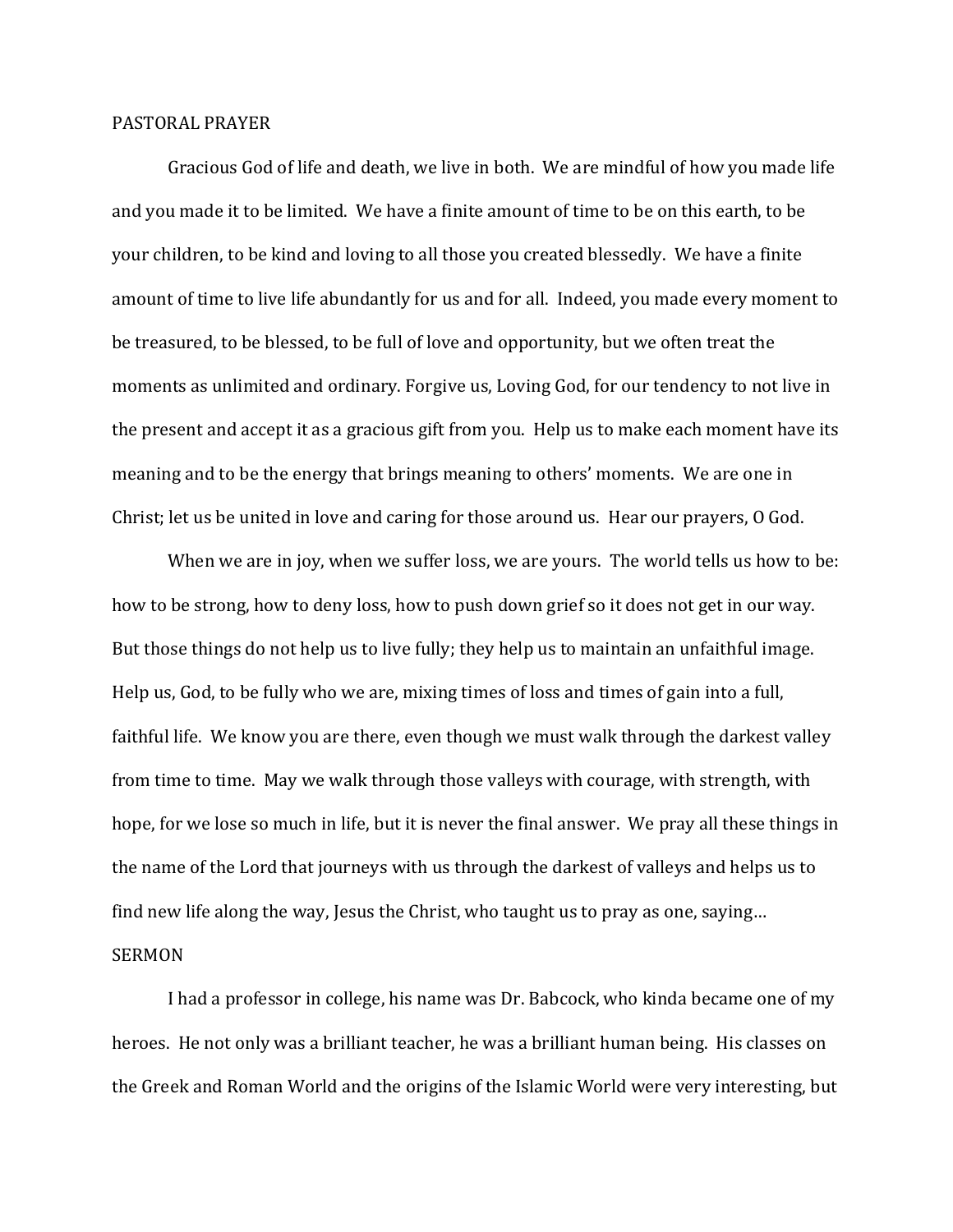we'd often chat about *Star Trek*, in and out of class. One day, wearing his Starship Enterprise tie and making *Star Trek* example in class, another instructor in the room, poopooing him, called *Star Trek* just a TV show. Without a beat, he dismissed the point, saying simply, "*Star Trek* is eternal." The way he taught and made sense of things made his joke somewhat true. Gene Roddenberry's vision of the future affected how we see what it means to be human, what it means to live fully, what it means to die well.

 That fact has been with me my whole life. My favorite movie of all time has to be *Star Trek II: The Wrath of Khan*. I actually have been reflecting on this movie and its effect on my life the last few weeks, and I believe that this movie helped define my ministry from a young age. It helped me see how we understand the length of our lives, what it means to have a vocation that celebrates us and those around us, and what it means to grapple with our inevitable end in death. I truly believe that the voice of God and the movement of the Holy Spirit can come any time, any place, whether or not something contains references to God or Christ's name in it. This is one of those times. I saw *Star Trek II* for the first time on TV when I was young, say about 7 or so. That Christmas Eve, I got the VHS in my stocking. For some, *Star Trek II* was only half of the story, to see Spock die and left behind on the Genesis Planet. For me, it was the more important story: the story of grappling, of growing, of understanding life at every age. It's easy to follow Kirk's route, mature and wise, brilliant at what he does, but forgetting an important principle: death is inevitable. It cannot be cheated. He teaches that fact of life with smug confidence but forgets it himself, only to be truly understand when Kirk loses his best friend. Let me tell you a little about my favorite movie and how it shaped my ministry, look at how scripture upholds this perspective, and find how we can best live in light of this story and the timelessness of scripture.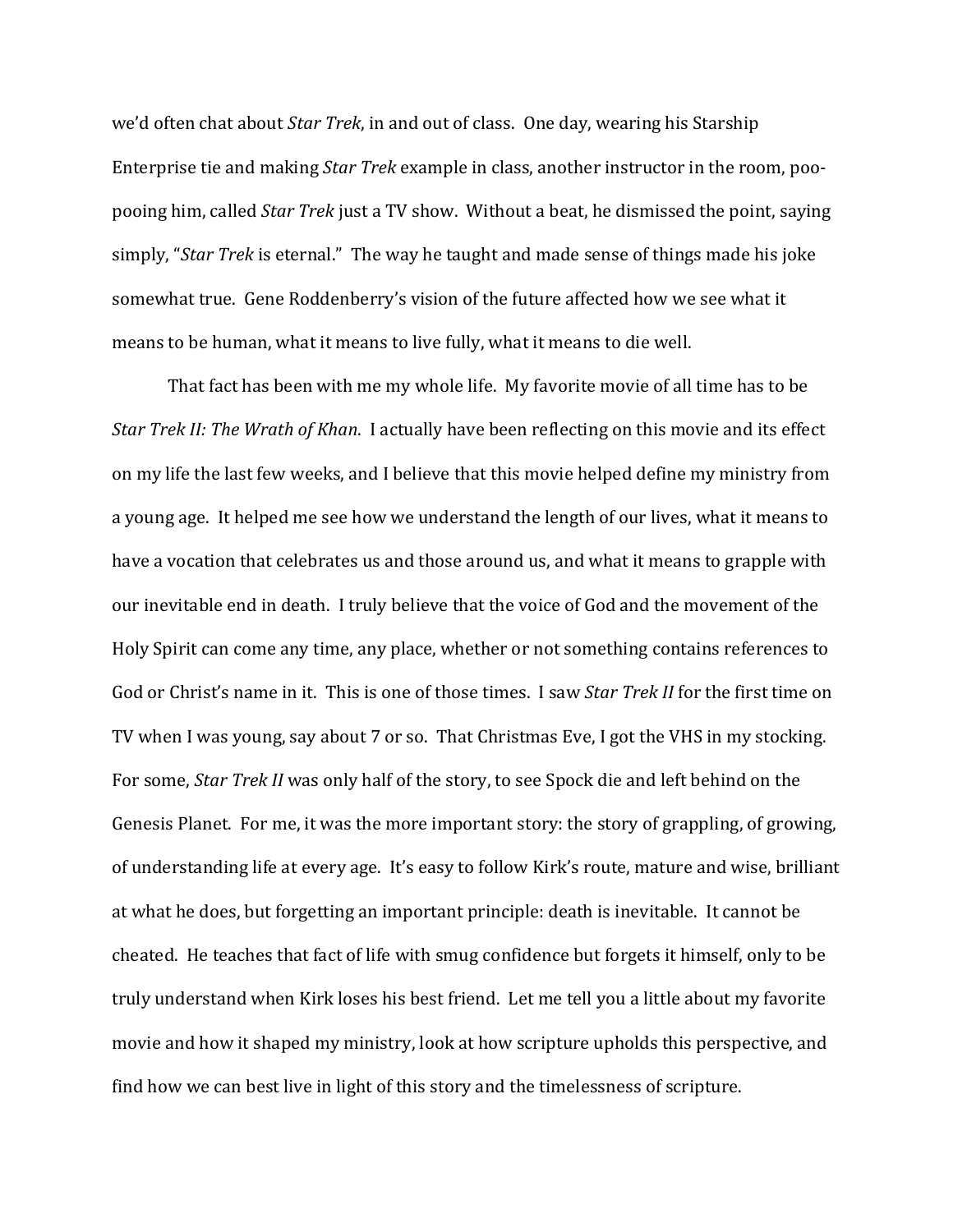The movie is an ongoing teaching moment for the teachers and the students. The story is set fifteen years after the television series, and so much has changed from the characters we knew. Captain Kirk had been promoted to Admiral. The aging Admiral Kirk celebrates another birthday with regret. He feels his growing age, tied to a desk when his greatest desire is to be in command of a starship. The Enterprise, now in command of Captain Spock, is on a training mission full of cadets. Kirk particularly squabbles with one cadet, the Vulcan Lieutenant Saavik, who disputes the application of a test that all the cadets must face: the no-win scenario. She feels there is no such thing as the no-win scenario and is angry that she cannot win. Kirk disagrees, telling her it's a test of character, something all commanders might face. "How we deal with death," he says, "Is at least as important as how we face life, wouldn't you say?" This training mission ends when a former foe of Kirk, the genetically enhanced superman Khan whom he encountered 15 years prior, takes control of another starship, the Reliant, and goes out looking for Kirk, who passed judgment on him fifteen years ago. What gets caught in the middle is a scientific experiment the Reliant was working on, called the Genesis Device, that can transform a lifeless planet into a world brimming with life. Khan finds where this was being developed by a former romantic interest of Kirk and his son. Khan steals this device and intends to use it. It's up to the Enterprise to stop him. After a sneak attack that disables the Enterprise, Kirk has to fight back: too much is at stake. They trick the Reliant into a nebula, where the highly damaged Enterprise can fight the less damaged Reliant on equal footing. Kirk is able to disable Reliant, but Khan still has the Genesis Device. Khan is spiteful, activating the Genesis Device toward explosion. The crippled Enterprise is unable to get away. The warp drive is offline, and the only way to fix it is to go into the radiation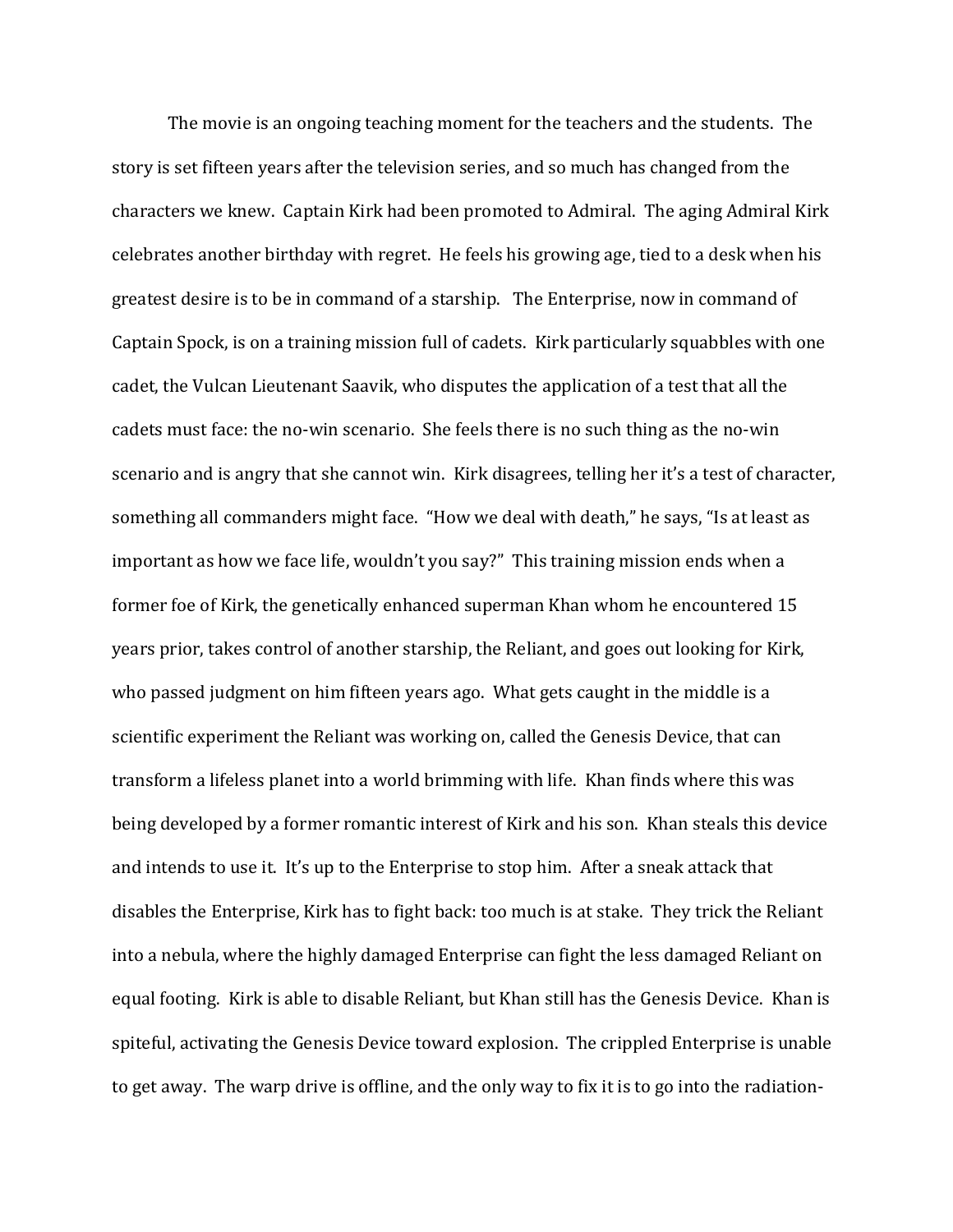filled engine room. It's a one-way ticket. Spock, driven by logic, takes the self-sacrificing decision to repair the system himself. Knocking out the always-emotional Dr. McCoy, he jumps into the engine room and gets to work. At the last second, the warp drive activates, and the Reliant explodes as the Enterprise flies away. The explosion of the Genesis Deviceg gives birth to a new planet out of the nebula, which they call the Genesis Planet. As the crew watches new life come to be, Dr. McCoy calls Kirk from the engine room to hurry down. Kirk looks at Spock's chair, finds it empty, and realizes. Herushes to the Engine Room and separated by layers of glass, they say their goodbyes. "The needs of the many outweigh…" "The needs of the few." "Or the one." At Spock's funeral, Kirk's haunting voice pays tribute. "Of my friend I can only say this: of all the souls I have encountered in my travels, his was the most…human." Spock's coffin is sent to rest on the Genesis Planet.

 Kirk recognizes his hypocrisy after the funeral. His son David recognizes the truth: "You never have faced death." He responds, looking absolutely defeated, "No, not like this. I haven't faced death. I cheated death. I tricked my way out of death and patted myself on the back for my ingenuity." Through this recognition and his son's support, the movie ends with Kirk looking longingly at the Genesis Planet and repeating a line from the book Spock gave him for his birthday. That line is from *A Tale of Two Cities*, by Charles Dickens, where the character Sidney Carton sacrifices himself: "'Tis a far, far better thing I do than I have ever done before. 'Tis a far better resting place I go to than I have ever known." With this comfort in mind, Kirk has better come to terms with who he is and the realities of life. He has finally faced the no-win scenario and finally recognized that "how we deal with death is at least as important as how we deal with life."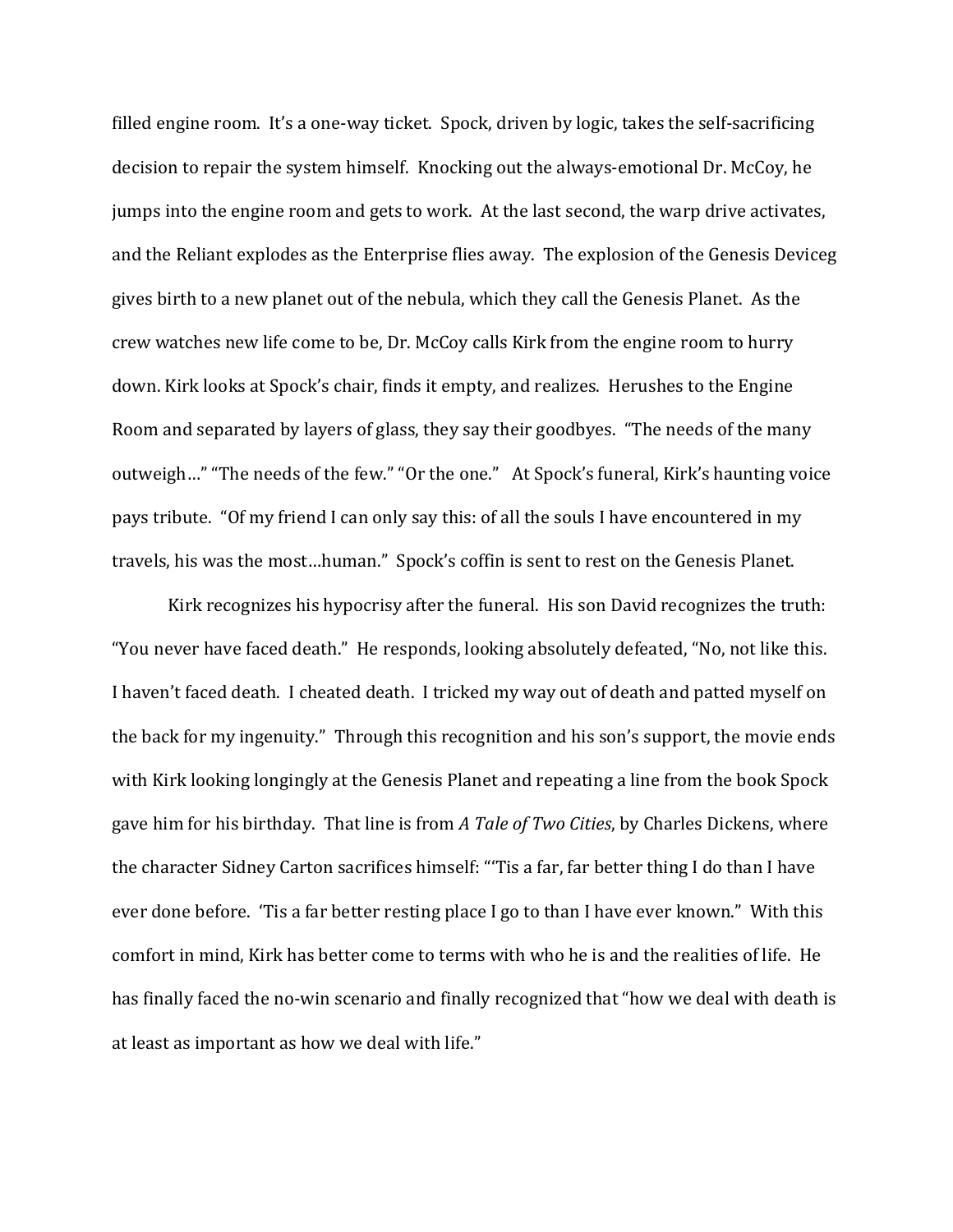Believe me, I love movies as a good distraction. But even more, I love them as a piece of art, something that can speak to more of our lives than just leisure time. They inform all of life. They show us incredible journeys that we often undertake in less profound but not less meaningful ways. As one character said in the Amazing Spider Man, every story, no matter how you may classify it, has one and only one main plotline: the question "Who am I?" This movie is no different. We like movies because they entertain but they also speak to us something greater about life. By the end of this movie, Kirk comes to understand better who he is as a person, as a human being that recognizes death is natural and inevitable, and he comes to peace with it. That should be our lesson too.

*Star Trek* may lack a religious perspective on death by itself, but scripture speaks the same message this movie does in a different way. No other Psalm is more beloved than Psalm 23. The Good Shepherd protects and nourishes. No other book has been more debated than that of Job. Job loses everything. Both of these speak of trust in God. That is important, but to look at that and that alone also hides an important fact. The faithful response to loss is more than trust in God. While both the one under the Good Shepherd's care and Job seek comfort in God, they do so recognizing that it is inevitable to walk in the darkest of times, the shadow of death. Psalm 23 is comforting, but it does not deny the reality of times of loss and struggle. Scripture says, "Though I walk through the darkest valley, I will fear no evil." Let's take scripture on its own terms. It does not claim that one will never walk through the darkest valleys. It only says that we will fear no evil with the Good Shepherd. God will always be with us, but God's presence does not negate the fact that we have to walk through very dark times. Job lost everything. He didn't suck it up. He grieved. As was customary, he tore his clothes. That was a sign of grieving. His focus was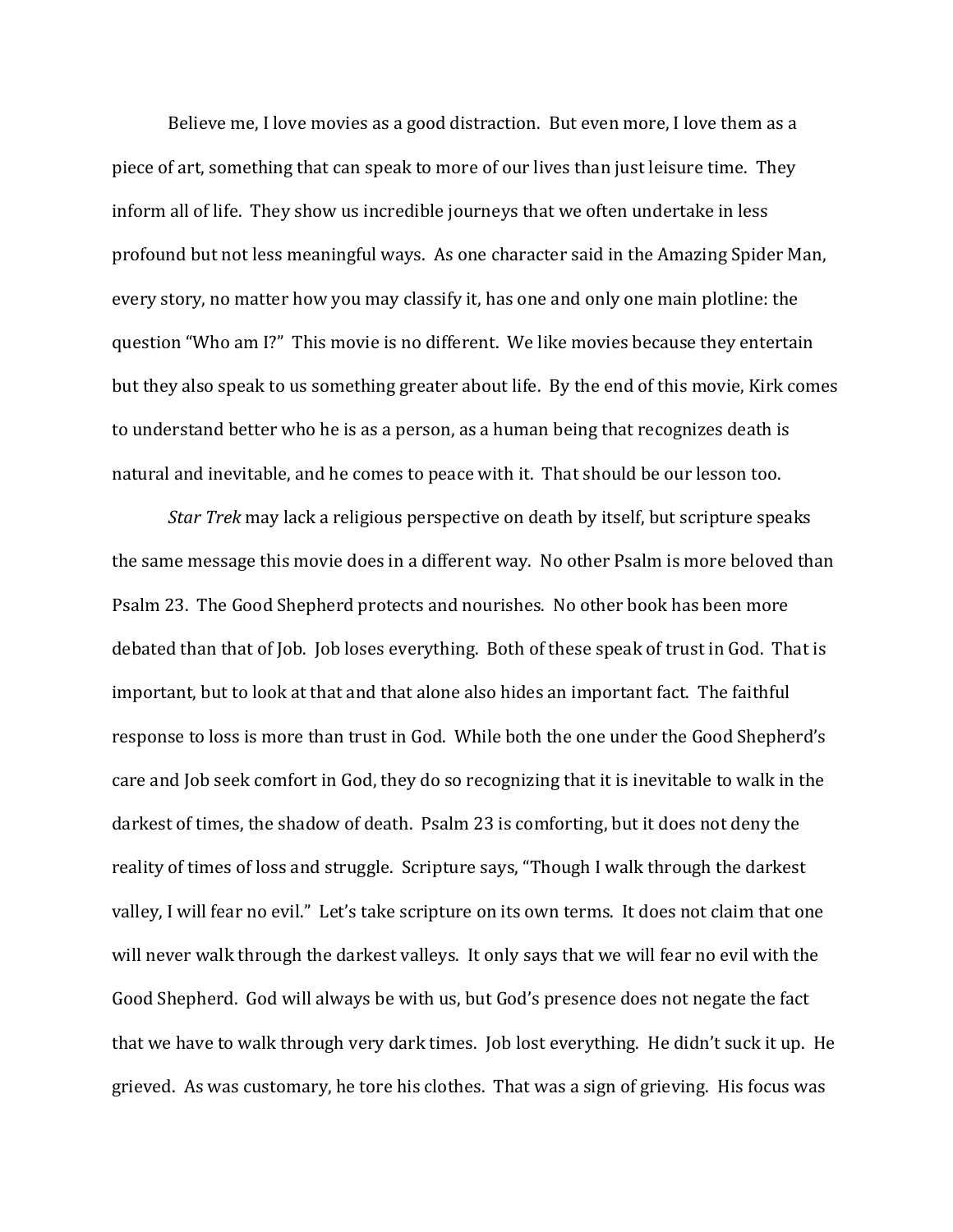on God, but that didn't mean that he was not going to experience pain or the darkness of loss. Admiral Kirk did his best to deny that fact, and when he could deny it no longer, he found there was new life around the corner. He had to traverse it, but the darkest valley leads to new life.

As a pastor whose gifts focus on pastoral care, I recognize that grief and grieving is integral. We need it as human beings and as people of faith. Scripture confirms it: it's not only OK but necessary to grieve. Time and time again, the characters in scripture face loss and grieve over it because that's what God created us to do. But grief often has a bad vibe around it. It's a vulnerable thing to grieve, and that seems to make it bad Culturally, we're messed up. We get this strange idea that to trust in God means that grieving cannot and should not occur. We need to be "strong" and not let grief show. Grief is weakness. None of these are true. In fact, they all make us feel worse in the grand scheme of things. Example A: Admiral Kirk. He senses that there is much more behind than there is ahead, and so, he grieves at this but doesn't know it and, frankly, doesn't want to know it.

 Grief happens throughout life in big and small ways. It's not just when there is a death. The bottom line is that grief happens with change or even the fear of change. Think about any situation possible. Whenever something changes, we naturally gain and lose something. For example, we consider it a joyful thing to attend a graduation. Indeed, it's the celebration of a new phase of life. At the same time, graduation signals the end of something. It is a loss of being in school and that lifestyle, perhaps the loss of friends one doesn't see anymore. It's natural to grieve right along side our celebration. We naturally fear change because…grief. We sense loss, and when we lose something that we care about, we grieve, whether we know it or not. We grieve as we age; there are some things we did